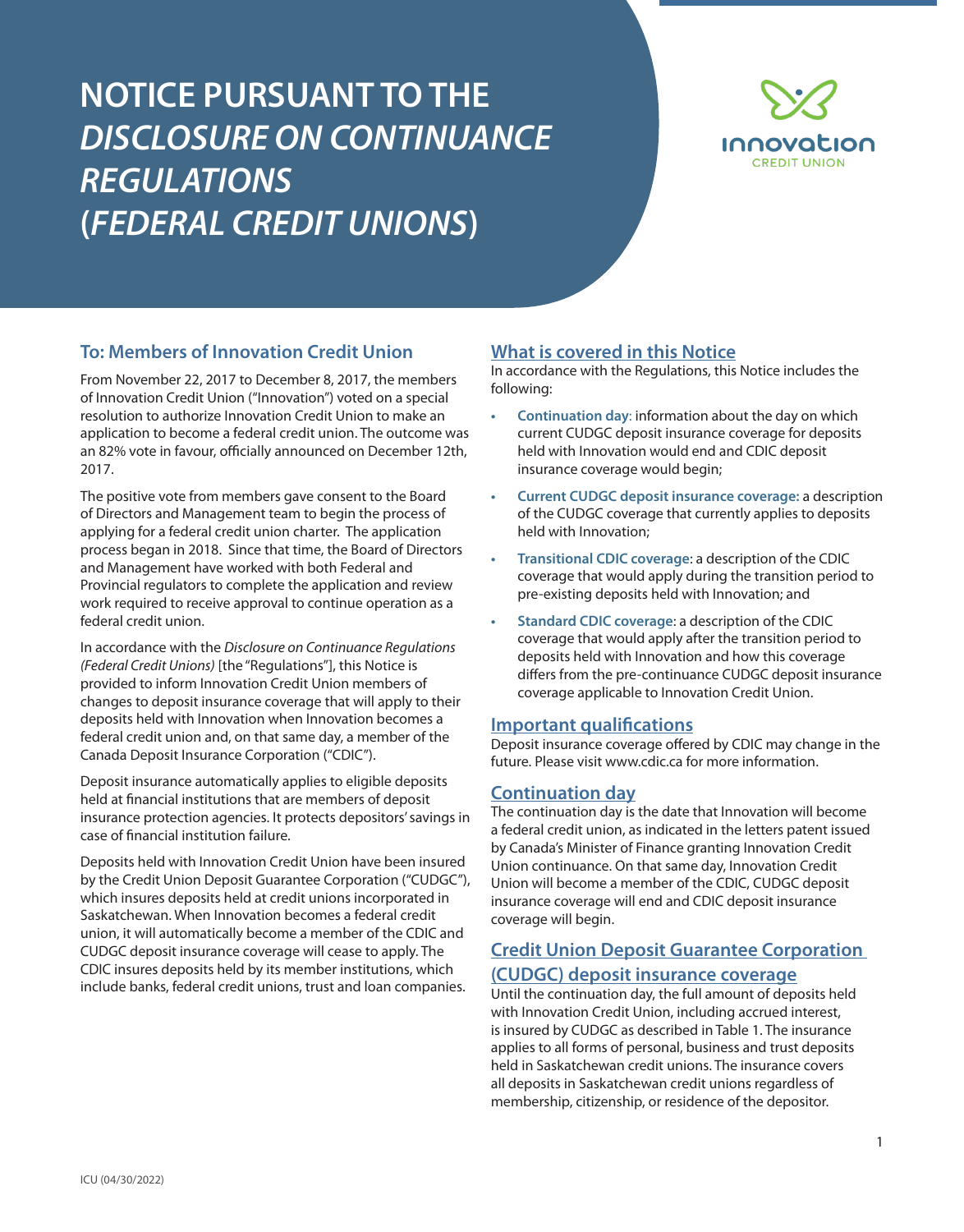# *Table 1: Credit Union Deposit Guarantee Corporation (CUDGC) deposit*

#### *insurance coverage*

|                                                                                                                                                                        | <b>Deposits held</b><br>in one name | <b>Deposits in</b><br>more than one<br>name (joint<br>deposits) | Deposits in a<br>trust account | Deposits in an<br><b>RRSP</b> | Deposits in a<br><b>RRIF</b> | Deposits in a<br><b>TFSA</b> |  |
|------------------------------------------------------------------------------------------------------------------------------------------------------------------------|-------------------------------------|-----------------------------------------------------------------|--------------------------------|-------------------------------|------------------------------|------------------------------|--|
| <b>Deposits fully insured</b>                                                                                                                                          |                                     |                                                                 |                                |                               |                              |                              |  |
| Savings<br>accounts*                                                                                                                                                   | $\checkmark$                        | ✓                                                               | $\checkmark$                   | $\checkmark$                  |                              |                              |  |
| Chequing<br>accounts*                                                                                                                                                  | $\checkmark$                        | $\checkmark$                                                    | $\checkmark$                   | Not applicable                | Not applicable               | Not applicable               |  |
| GIC and other<br>terms*† regardless of<br>term to maturity                                                                                                             | $\checkmark$                        | ✓                                                               | ✓                              | ✓                             | ✓                            |                              |  |
| Money orders,<br>certified cheques,<br>traveler's cheques,<br>drafts, and prepaid<br>letters of credit in<br>respect of which a<br>credit union is<br>primarily liable | √                                   | ✓                                                               | ✓                              | Not applicable                | Not applicable               | Not applicable               |  |

\*Including the Canadian dollar equivalent of foreign currency deposits

†Including the principal on index-linked term deposits and the return once the credit union is holding it

**What is NOT covered by the CUDGC deposit insurance:** (1) membership shares issued by a credit union; (2) investment shares issued by a credit union; (3) securities and shares issued by other corporations; (4) mutual funds; (5) bonds, notes, treasury bills, and debentures issued by governments or corporations; (6) money orders, certified cheques, traveler's cheques, debentures, drafts, and prepaid letters of credit in respect of which a credit union is not primarily liable; and (7) the return on index-linked term deposits before it is paid to the credit union; safety deposit box contents and other securities held for safekeeping.

#### **Transitional CDIC coverage**

CDIC provides **transitional coverage** (the same coverage you have now) starting on the day we become a federal credit union and ending after **180 days. Term deposits are also fully insured until they mature or are redeemed.** 

We can work with you during this transitional period to ensure you receive the most coverage available once we fully transition to CDIC.

The CDIC transitional coverage does not apply to deposits that are made with Innovation Credit Union on or after the continuation day. During the transition period, these deposits would be treated as separate deposits from any pre-existing deposits and would be covered in accordance with the CDIC standard deposit insurance coverage that is described in the next section.

#### **Standard CDIC coverage**

The CDIC's standard deposit insurance coverage would apply to all eligible deposits that are made with Innovation Credit Union after the continuation day. This is the same deposit insurance coverage that applies to all CDIC member institutions.

There are certain differences between the deposit insurance coverage provided by the CDIC and CUDGC:

- **• Coverage limit:** The CDIC provides deposit insurance coverage for all eligible deposits up to a maximum amount of \$100,000 for each of the categories, in each of its member institutions (please refer to Table 2). This means that, if you have deposits in more than one category, you will be insured for up to \$100,000 in each of those categories, for each CDIC member institution that you have deposits with.
- **• Government of Canada as a preferred claimant:**  The CDIC does not provide deposit insurance coverage for deposits in respect of which the Government of Canada is a preferred claimant.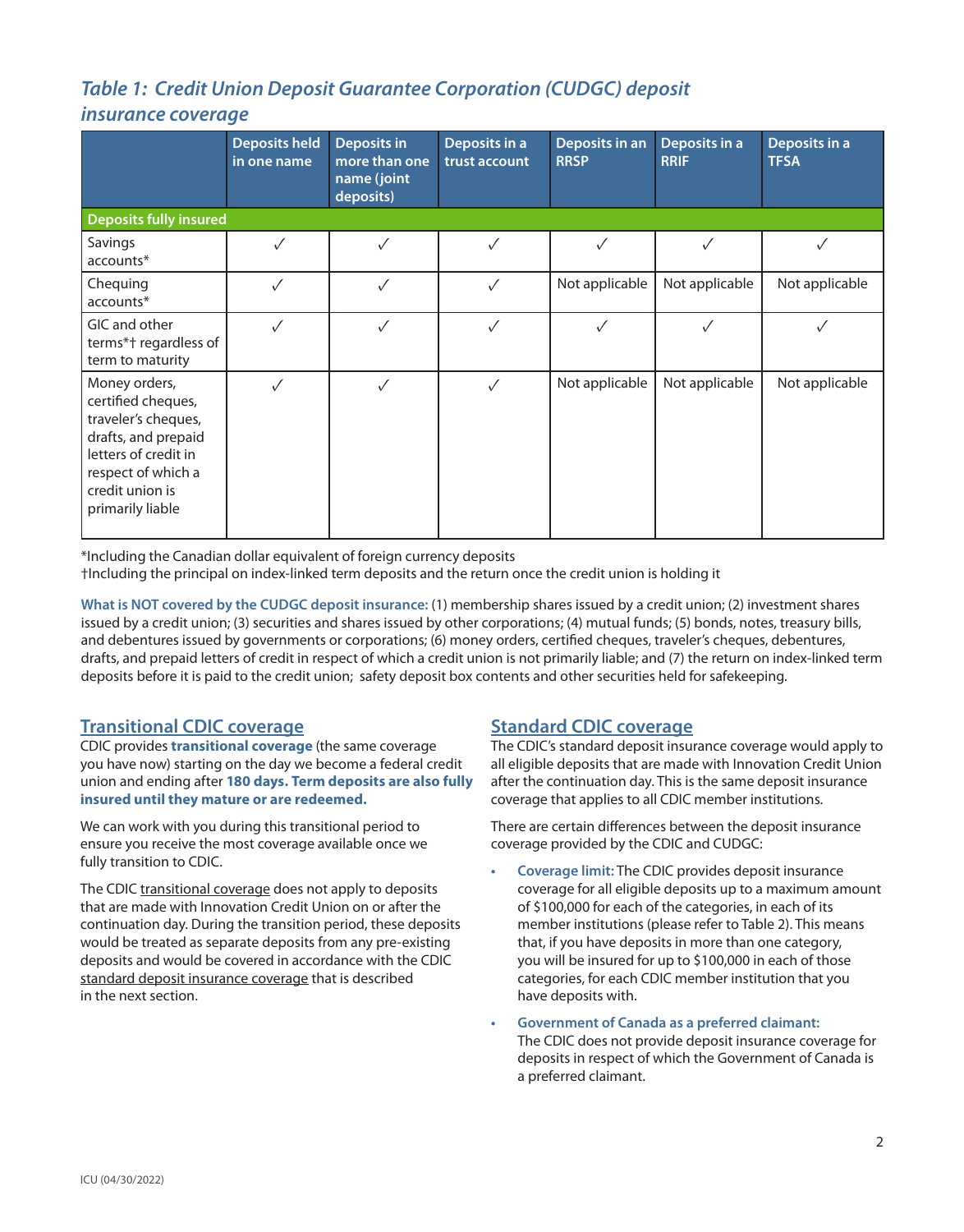### *Table 2: CDIC standard deposit insurance coverage*

|                                                                                                                                                                    | <b>Deposits held</b><br>in one name | Deposits in a<br>trust account | <b>Deposits in</b><br>an RRSP | <b>Deposits</b><br>in a RRIF | <b>Deposits in</b><br>a TFSA | <b>Deposits</b><br>in more<br>than one<br>name (joint<br>deposits) | <b>Deposits in</b><br><b>RESP</b> | <b>Deposits in</b><br><b>RDSP</b> |
|--------------------------------------------------------------------------------------------------------------------------------------------------------------------|-------------------------------------|--------------------------------|-------------------------------|------------------------------|------------------------------|--------------------------------------------------------------------|-----------------------------------|-----------------------------------|
| Deposits insured up to \$100,000 (principal and interest combined) per category listed above.<br>Must be payable in Canada.                                        |                                     |                                |                               |                              |                              |                                                                    |                                   |                                   |
| Savings<br>accounts<br>(including foreign<br>currency deposits)                                                                                                    | $\checkmark$                        | $\checkmark$                   | $\checkmark$                  | $\checkmark$                 | $\checkmark$                 | ✓                                                                  | $\checkmark$                      | ✓                                 |
| Chequing<br>accounts<br>(including foreign<br>currency deposits)                                                                                                   | $\checkmark$                        | $\checkmark$                   | <b>Not</b><br>applicable      | Not<br>applicable            | <b>Not</b><br>applicable     | $\checkmark$                                                       | <b>Not</b><br>applicable          | <b>Not</b><br>applicable          |
| GIC and other<br>term deposits*<br>(regardless of term<br>to maturity)                                                                                             | $\checkmark$                        | $\checkmark$                   | $\checkmark$                  | $\checkmark$                 | $\checkmark$                 | $\checkmark$                                                       | $\checkmark$                      | $\sqrt{}$                         |
| Money orders,<br>certified cheques,<br>bank drafts, and<br>prepaid letters of<br>credit in respect<br>of which a CDIC<br>member institution<br>is primarily liable | $\checkmark$                        | $\checkmark$                   | <b>Not</b><br>applicable      | Not<br>applicable            | <b>Not</b><br>applicable     | $\checkmark$                                                       | Not<br>applicable                 | <b>Not</b><br>applicable          |
| Debentures issued<br>as proof of deposit<br>for CDIC member<br>institutions (other<br>than banks)                                                                  | $\checkmark$                        | $\checkmark$                   | $\checkmark$                  | $\sqrt{}$                    | $\checkmark$                 | $\checkmark$                                                       | $\checkmark$                      | $\sqrt{}$                         |

*\* An index-linked deposit would be insurable only if the principal is fully repayable (at maturity or otherwise).*

**What is NOT covered by standard CDIC Deposit Insurance coverage:** (1) membership shares issued by a federal credit union; (2) any shares issued by a federal credit union; (3) deposits that are payable outside Canada; (4) debentures issued by a federal credit union; (5) shares issued by other corporations; (6) mutual funds; (7) bonds, notes, treasury bills, and debentures issued by governments or corporations; (8) money orders, certified cheques, drafts, and prepaid letters of credit in respect of which a federal credit union is not primarily liable; (9) principal protected notes (with some exceptions); (10) safety deposit box contents; (11) securities held for safekeeping; and (12) travelers' cheques.